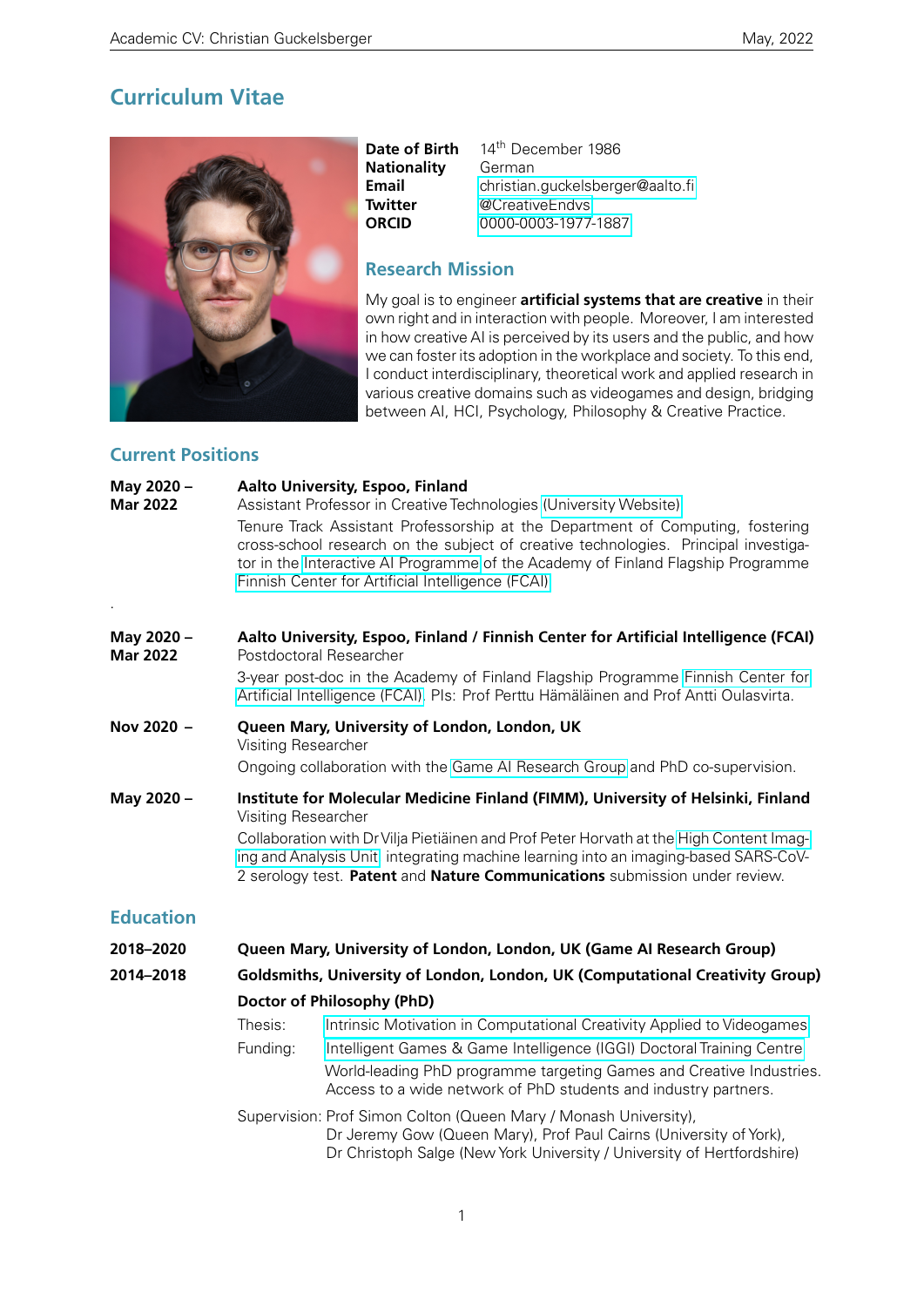| 2007-2014                     | Johannes Gutenberg-University, Mainz, Germany |                                                                                                                                                                                                    |  |  |  |  |
|-------------------------------|-----------------------------------------------|----------------------------------------------------------------------------------------------------------------------------------------------------------------------------------------------------|--|--|--|--|
|                               | <b>Magister Artium (M.A., 1st class)</b>      |                                                                                                                                                                                                    |  |  |  |  |
|                               | Subjects:                                     | History of Art, Computer Science, Business                                                                                                                                                         |  |  |  |  |
|                               | Thesis:                                       | Design and Evaluation of Algorithms for the Creation of Novel<br>and Unexpected Recommendations in Art Collections                                                                                 |  |  |  |  |
|                               | <b>Bachelor of Science (BSc, 1st class)</b>   |                                                                                                                                                                                                    |  |  |  |  |
|                               | Subject:                                      | <b>Computer Science</b>                                                                                                                                                                            |  |  |  |  |
|                               | Thesis:                                       | Effects of Anticipation in Individually Motivated Behaviour on Survival<br>and Control in a Multi-Agent Scenario with Resource Constraints                                                         |  |  |  |  |
|                               |                                               | In collaboration with the Adaptive Systems Research Group,<br>University of Hertfordshire, UK. Published as journal article.                                                                       |  |  |  |  |
| $2010 - 2011$                 |                                               | University of Glasgow, Glasgow, UK (Study Abroad)                                                                                                                                                  |  |  |  |  |
|                               | Subjects:                                     | Computer Science, Arts & Media Informatics, History of Art                                                                                                                                         |  |  |  |  |
|                               |                                               | <b>Research Visits &amp; Previous Work Experience</b>                                                                                                                                              |  |  |  |  |
| Oct 2019 -                    | University of Helsinki, Helsinki, Finland     |                                                                                                                                                                                                    |  |  |  |  |
| <b>Oct 2019</b>               | Visiting Researcher                           |                                                                                                                                                                                                    |  |  |  |  |
|                               |                                               | Funded collaboration with the Discovery Research Group led by Prof Hannu Toivonen.<br>Resulting in a publication on integrating agency into a formal framework of creativity.                      |  |  |  |  |
| Apr 2018 -<br><b>Jul 2018</b> | Microsoft Research, Cambridge, UK<br>Intern   |                                                                                                                                                                                                    |  |  |  |  |
|                               |                                               | Working under Dr Katja Hoffman on intrinsically motivated, collaborative AI in Project<br>Malmo, an Al experimentation platform built on top of the game Minecraft.                                |  |  |  |  |
| Jan 2018 -                    |                                               | New York University, New York City, US                                                                                                                                                             |  |  |  |  |
| <b>Apr 2018</b>               | Visiting Researcher                           |                                                                                                                                                                                                    |  |  |  |  |
|                               |                                               | Funded collaboration with Prof Julian Togelius at NYU's Game Innovation Lab. Re-<br>sulting in an award-winning paper on intrinsically motivated non-player characters.                            |  |  |  |  |
| Sep 2014 -<br>Sep 2016        | Doctoral Student                              | Goldsmiths, University of London, UK                                                                                                                                                               |  |  |  |  |
|                               |                                               | Research in the European Commission FP7 project "What-If-Machine" (WHIM, grant<br>611560), investigating computational imagination techniques across 5 sites.                                      |  |  |  |  |
| May 2014 -                    |                                               | Darmstadt University of Technology, Darmstadt, Germany                                                                                                                                             |  |  |  |  |
| Sep 2014                      |                                               | <b>Student Research Assistant</b><br>Design and implementation of a tool for the automatic evaluation of machine-learning<br>experiments. In particular advising on appropriate statistical tests. |  |  |  |  |

# **Jun 2011 – SAP SE Research, Darmstadt, Germany**<br>**Dec 2013** Research- and Thesis Student

Research- and Thesis Student UX design and development in project "Infostrom", funded by the German Federal Ministry for Education and Research (grant 13N10711-15) and spanning 10 sites.

#### **Awards & Honours**

| 2021 | <b>Finalist in "AI Game Dev" Competition</b>                                                                                                                                                                                                                                                                                                |  |  |  |  |  |
|------|---------------------------------------------------------------------------------------------------------------------------------------------------------------------------------------------------------------------------------------------------------------------------------------------------------------------------------------------|--|--|--|--|--|
|      | Europe's first research-driven competition to enhance game technology. Entered<br>with our work published in S. Roohi, C. Guckelsberger, A. Relas, H. Heiskanen, J.<br>Takatalo, and P. Hämäläinen. Predicting Game Engagement and Difficulty Using Al<br>Players. Proc. of the ACM on Human-Computer Interaction, 5(CHI Play): 1–18, 2021. |  |  |  |  |  |
| 2020 | Best Paper Award (International Conference on Computational Creativity)                                                                                                                                                                                                                                                                     |  |  |  |  |  |
|      | Awarded for S. Colton, A. Pease, C. Guckelsberger, J. McCormack, and M. T. Llano.<br>On the Machine Condition and its Creative Expression. In Proc. Int. Conference on<br>Computational Creativity (ICCC), pages 342-349, 2020.                                                                                                             |  |  |  |  |  |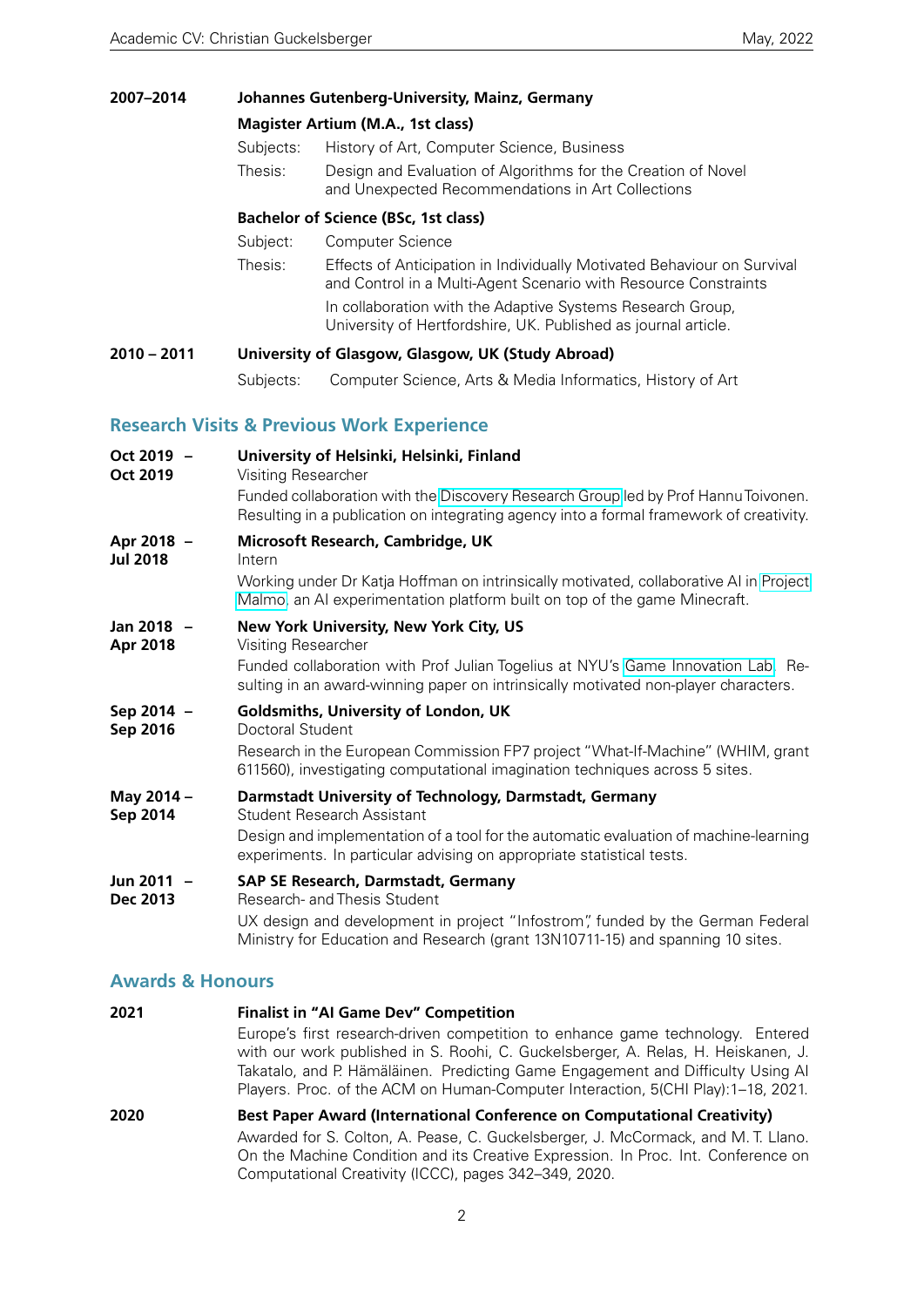**2018 Best Paper Award (IEEE Conference on Computational Intelligence and Games)** Awarded for C. Guckelsberger, C. Salge, and J. Togelius. New And Surprising Ways to be Mean: Adversarial NPCs with Coupled Empowerment Minimisation. In Proc. Conference on Computational Intelligence and Games (CIG), pages 1–8. IEEE, 2018. **2018 Finalist in "Creative Computing for the Digital Economy" Competition** A category in the UK-wide "Connected Nations Pioneers" competition, hosted by the EPSRC to recognise exceptional postgraduate research contributions. Awarded for my work on intrinsically motivated non-player characters for next-gen game AI. **2017 Best Paper Honourable Mention (CHI Play)**

Awarded for C. Guckelsberger, C. Salge, J. Gow, and P. A. Cairns. Predicting Player Experience Without the Player. An Exploratory Study. In Proc. SIGCHI Annual Symposium on Computer-Human Interaction in Play (CHI Play), pages 305–315. ACM, 2017. Honourable mentions are given to the top 5 papers in the competition.

- **2014 Prize for an Outstanding Magister Thesis** Awarded by the Johannes Gutenberg-University Mainz, Germany.
- **2013 Prize for an Outstanding BSc Thesis** Awarded by the Johannes Gutenberg-University Mainz, Germany.

#### **Research Funding & Grants**

- **2022 Helsinki Institute of Technology (HIIT) Activity Funding** 17 519 € for MSc thesis work on Creative Practitioner Perception of State-of-the-art AI Image Generation (9125064HIIT). **2022 – 2025 3-Year Academy of Finland Postdoctoral Research Grant** 234 510 € for research on Next-Generation Computational Intrinsic Motivation (NEXT-
- IM, Decision No. 349036). **2020 – 2022 3-Year Postdoctoral Research Grant (transitioned early)** Provided through the Academy of Finland Flagship Programme [Finnish Center for](http://www.fcai.fi) [Artificial Intelligence \(FCAI\)](http://www.fcai.fi) under the "Interactive AI" track.
- **2014 2018 4-Year Doctoral Research Grant** Awarded by the Engineering and Physical Sciences Research Council (EPSRC) for research on [Intelligent Games & Game Intelligence \(IGGI\).](http://www.iggi.org.uk)
- **2010 2013 3-Year Student Scholarship by the [German Academic Scholarship Foundation](https://www.studienstiftung.de/en/)** The German Academic Scholarship Foundation is Germany's oldest, largest and most competitive sponsor of outstanding students (**<0.5%** of German students).

**2010 – 2011 1-Year Exchange Scholarship by the [German Academic Exchange Service](https://www.daad.de/en/)** Prestigious full stipend to study abroad in Glasgow by the world's largest funding organisation for the international exchange of students and researchers.

## **Research Output & Impact**

I regularly **publish at the leading venues** of Human-Computer Interaction, Game AI research and Computational Creativity: ACM CHI/CHI Play, IEEE Conference on Games (COG) / Conference on Computational Intelligence and Games (CIG), and the Int. Conference on Computational Creativity (ICCC). I also get invited to prestigious events such as the **Dagstuhl** Seminars in Computer Science.

- [Google Scholar](https://scholar.google.com/citations?user=tRV5TQkAAAAJ&hl=en&oi=sra) author metrics: 423 citations, h-index=13, i10-index=13. Link: [bit.ly/30C02qW.](http://bit.ly/30C02qW)
- **28+ peer-reviewed scientific articles** across Human-Computer Interaction, (Game) AI, Artificial Life, Cognitive Science, Computational Creativity and Philosophy. **One patent, another pending**.
- **Two best paper awards** (International Conference on Computational Creativity; IEEE Conference on Computational Intelligence and Games), one **honourable mention** (CHI Play, top 5%).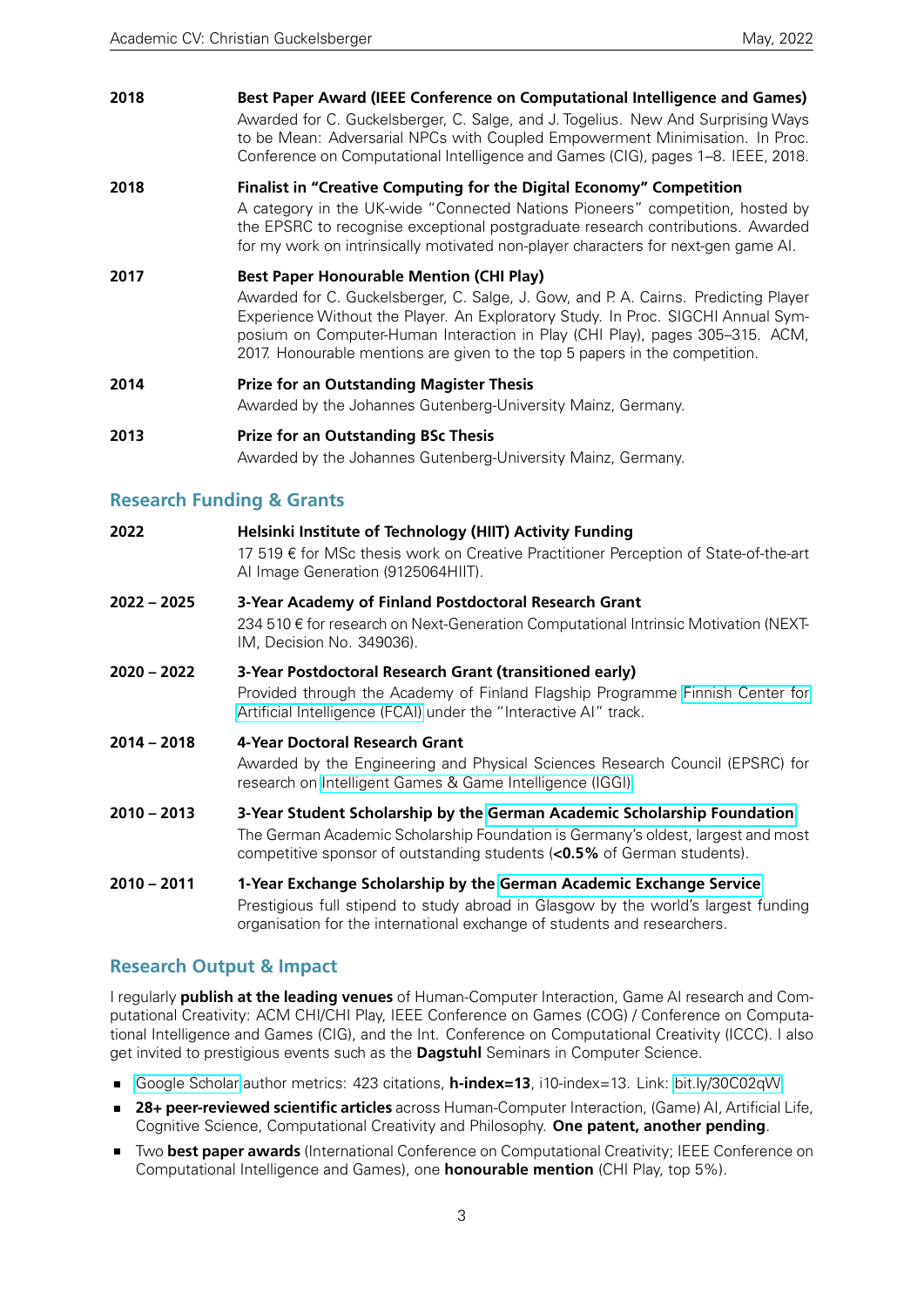- Cited by world-leading departments, e.g. Google DeepMind/Brain, MIT, Princeton, Berkeley.
- **Providing invited research comments** in popular science media outlets such as [IEEE Spectrum.](https://spectrum.ieee.org/tech-talk/computing/software/deepmind-teaches-ai-teamwork)
- Applying my research in games **industry collaborations**, presently with Rovio and Nextgames.
- Communicating my research on Twitter with **1000+ followers**.

## **Teaching & Supervision Experience**

**Detailed portfolio available on request.** My teaching incorporates state-of-the-art research and strengthens students' intrinsic motivation by providing choice in assignments, frequent achievements and flexible group work while, amongst others, respecting individual differences and working at an eye level. I adjust my teaching to account for the expertise of students from various schools and departments.

| Year                 | Course Title                                                                                                               | Site <sup>1</sup>                | Size                                         | Role                                    | <b>ECTS</b>                     | Optional                    |
|----------------------|----------------------------------------------------------------------------------------------------------------------------|----------------------------------|----------------------------------------------|-----------------------------------------|---------------------------------|-----------------------------|
|                      | <b>Bachelor Level Courses</b>                                                                                              |                                  |                                              |                                         |                                 |                             |
| $16 - 17$<br>2017    | Principles & Applications of Programming<br>Game Al Programming                                                            | Gold<br>Gold                     | $\approx$ 100<br>$\approx$ 35                | Teaching Assistant<br>Visiting Lecturer | $\approx 10^2$<br>$\approx 5^2$ | N <sub>o</sub><br><b>No</b> |
|                      | <b>Master Level Courses</b>                                                                                                |                                  |                                              |                                         |                                 |                             |
| 2021<br>2022         | Playability Evaluation (DOM-E5082)<br>Intelligent Comp. Media (DOM-E514101)                                                | Aalto<br>Aalto                   | 15<br>$\approx$ 20                           | Visiting Lecturer<br>Co-Lecturer        | 3<br>3                          | Yes<br>Yes                  |
|                      | <b>Master and Postgraduate Level Courses</b>                                                                               |                                  |                                              |                                         |                                 |                             |
| 2021                 | Computational Creativity Seminar (CS-E4002)                                                                                | Aalto                            | 5                                            | Co-Lecturer                             | 5                               | Yes                         |
|                      | <b>Tutorials Presented at Academic Conferences</b>                                                                         |                                  |                                              |                                         |                                 |                             |
| 2016<br>2019<br>2021 | Intrinsic Motivation in Game Al<br>Generative Design in Minecraft Competition<br><b>Computational Intrinsic Motivation</b> | CIG.<br><b>COG</b><br><b>SIG</b> | $\approx 50$<br>$\approx$ 30<br>$\approx$ 30 | Co-Lecturer<br>Co-Lecturer<br>Lecturer  |                                 | Yes<br>Yes<br>Yes           |

1: Gold=Goldsmiths, University of London; Aalto=Aalto University; CIG=IEEE Conference on Computational Intelligence in Games; COG=IEEE Conference on Games; SIG=Special Interest Group on "Modelling the Needs and Motivational Dynamics of Biological Agents" at Aalto. 2: Conversion from the UK academic credit system.

I supervise a **wide range of topics** at the intersection of Human-Computer Interaction, Computational Creativity and (Videogame) AI **from Bachelor to doctoral level**. I particularly enjoy supervising students from different disciplines in multidisciplinary research.

| Year                                   | Student                                                        | Site <sup>1</sup>                | Thesis Title                                                                                                                                                                                                                                                 |
|----------------------------------------|----------------------------------------------------------------|----------------------------------|--------------------------------------------------------------------------------------------------------------------------------------------------------------------------------------------------------------------------------------------------------------|
|                                        | <b>Bachelor Theses</b>                                         |                                  |                                                                                                                                                                                                                                                              |
| $20 - 21$<br>$20 - 21$<br>2021         | Niilo Salo<br>Joose Lehtinen<br>Panu Liesiö                    | Aalto<br>Aalto<br>Aalto          | Complexity Science in Game Design<br>Human-Computer Co-Creation in Procedural Level Design<br>The Research Landscape of Computational, Creative Problem-Solving                                                                                              |
| <b>Master Theses</b>                   |                                                                |                                  |                                                                                                                                                                                                                                                              |
| 2021<br>2021<br>$21 - 22$<br>$21 - 22$ | Inan Fvin<br>Susanna Värtinen<br>Xuehao Zhang<br>Antti Mäkipää | Aalto<br>Aalto<br>Aalto<br>Aalto | Cine-AI: Generating Game Cutscenes in the Style of Human Directors<br>Procedural Video Game Quests With the GPT-2 Language Model<br>Simulation-Based Game Testing for Estimating Player Curiosity<br>How Players Experience CEM-Driven Non-Player Characters |
|                                        | <b>Doctoral Thorpr</b>                                         |                                  |                                                                                                                                                                                                                                                              |

| Poctoral ineses |  |  |                                                                    |  |
|-----------------|--|--|--------------------------------------------------------------------|--|
|                 |  |  | 19-23 Sebastian Berns  QMUL  Diversity in Generative Deep Learning |  |

1: Aalto=Aalto University; QMUL=Queen Mary, University of London.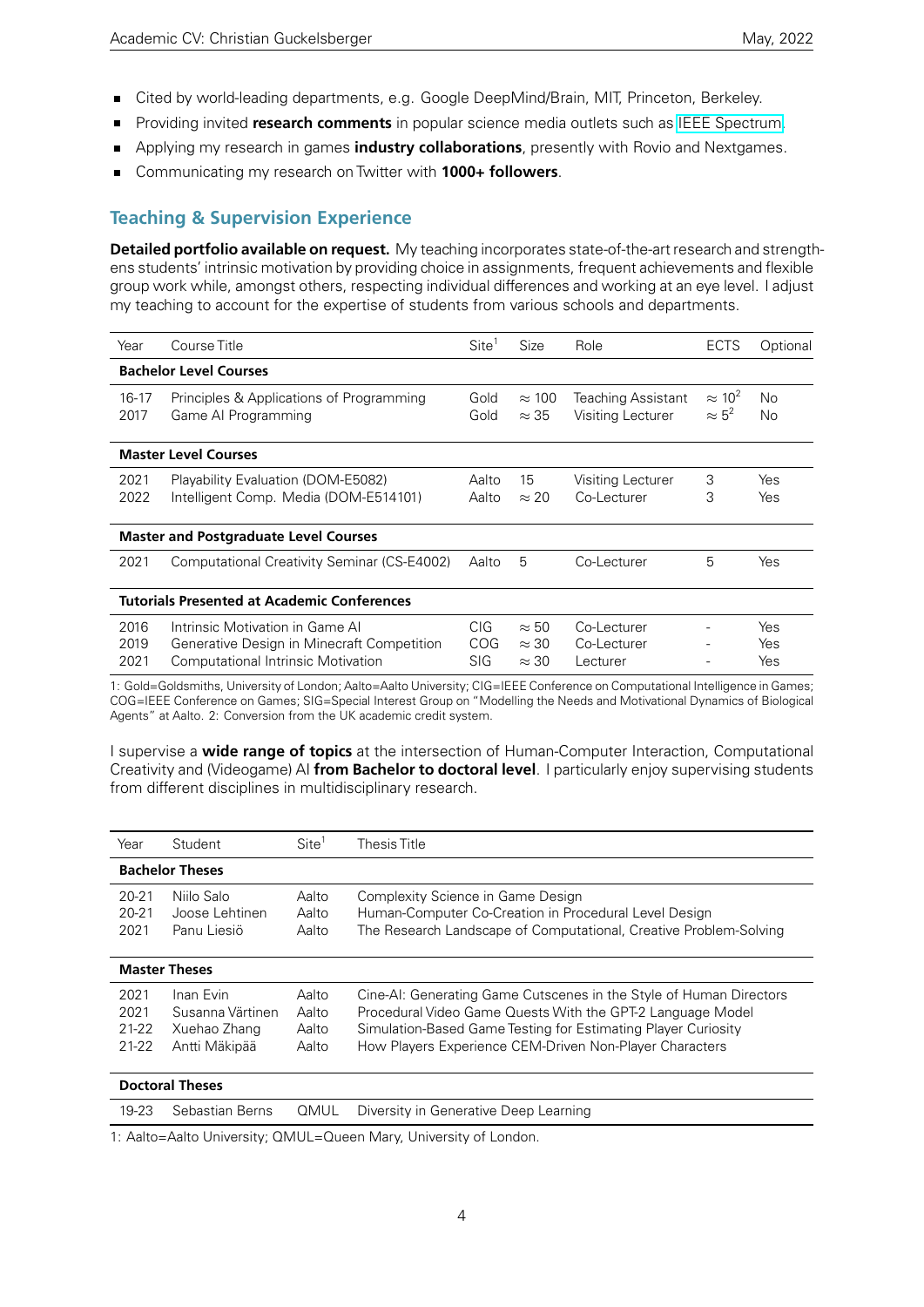## **Positions of Trust**

| $2022 -$      | Advisory Board Member of ERASMUS+ project ACT.AI<br>Advising on the development of a curriculum for teaching AI art to computer<br>science MSc students, combining philosophy, critical thinking, artistic practice, and<br>creative problem solving. |
|---------------|-------------------------------------------------------------------------------------------------------------------------------------------------------------------------------------------------------------------------------------------------------|
| $2020 - 2021$ | Co-Founder of the Computational Creativity Task Force<br>Fostering the development of Computational Creativity as field and community. In<br>collaboration with the Association of Computational Creativity steering committee.                       |
| $2019 - 2021$ | <b>Publicity Chair for the Association for Computational Creativity</b>                                                                                                                                                                               |
| 2020          | Tutorial Chair for the International Conference on Computational Creativity                                                                                                                                                                           |

## **Organisational Roles**

| $2021 -$ | SIG "Modelling the Needs and Motivational Dynamics of Biological Agents"                                                                                                                                                                                                                                                                                           |
|----------|--------------------------------------------------------------------------------------------------------------------------------------------------------------------------------------------------------------------------------------------------------------------------------------------------------------------------------------------------------------------|
|          | Main organiser of a special interest group (SIG) to investigate the computational mod-<br>elling of the needs and motivations that guide the decision-making of humans specif-<br>ically, and of living beings more generally. Hosted at Aalto, I bring together interna-<br>tional speakers with an interdisciplinary audience from several Finnish universities. |
| $2019 -$ | <b>Generative Design in Minecraft (GDMC) Competition</b>                                                                                                                                                                                                                                                                                                           |
|          | Acting as co-organiser to advance computational creativity through procedural con-<br>tent generation, computational storytelling and player experience modelling. We<br>bring together academics and the general public to make a larger societal impact.                                                                                                         |
| 2019     | Tutorial on the Generative Design in Minecraft (GDMC) Competition<br>Co-organised at the IEEE Conference on Games (COG).                                                                                                                                                                                                                                           |
| 2018     | <b>First Workshop on Curiosity in Games</b>                                                                                                                                                                                                                                                                                                                        |
|          | Co-organised at the ACM Foundations of Digital Games conference (FDG).                                                                                                                                                                                                                                                                                             |
|          | <b>Cybernetic Serendipity Reimagined Symposium</b><br>Co-organised at the Convention of the Society for the Study of Artificial Intelligence<br>and the Simulation of Behaviour (AISB).                                                                                                                                                                            |
| 2017     | AISB Members Workshop VII - Serendipity Symposium<br>Co-organised as independent event at St. Mary's University, London, UK.                                                                                                                                                                                                                                       |
| 2016     | First Tutorial on Intrinsic Motivation in General Game-Playing and NPCs<br>Co-organised at the IEEE Conference on Computational Intelligence & Games (CIG).                                                                                                                                                                                                        |
|          |                                                                                                                                                                                                                                                                                                                                                                    |

#### **Reviewer & Programme Committee Roles**

Serving on the program committees and reviewing for the leading conferences of my field. Programme committee (associate chair) member of CHI Play, reviewing for ACM CHI, IJCAI/ECAI, the International Conference on Computational Creativity (ICCC), and the IEEE Conference on Games (COG) / Conference on Computational Intelligence and Games (CIG). Reviewing for several journals, e.g. Artificial Life (MIT Press), Autonomous Agents & Multi-Agent Systems (Springer), Frontiers in Neurorobotics (Frontiers), IEEE Transactions on Games.

#### **Invited Talks & Panels**

| 2022 | Workshop at the International Conference on Computational Creativity (ICCC)        |
|------|------------------------------------------------------------------------------------|
|      | Panel: The Role of Embodiment in the Perception of Human and Artificial Creativity |
| 2021 | <b>Aalto University</b>                                                            |
|      | Panel: CS Research Day – What is it like to be a Computer Science researcher?      |